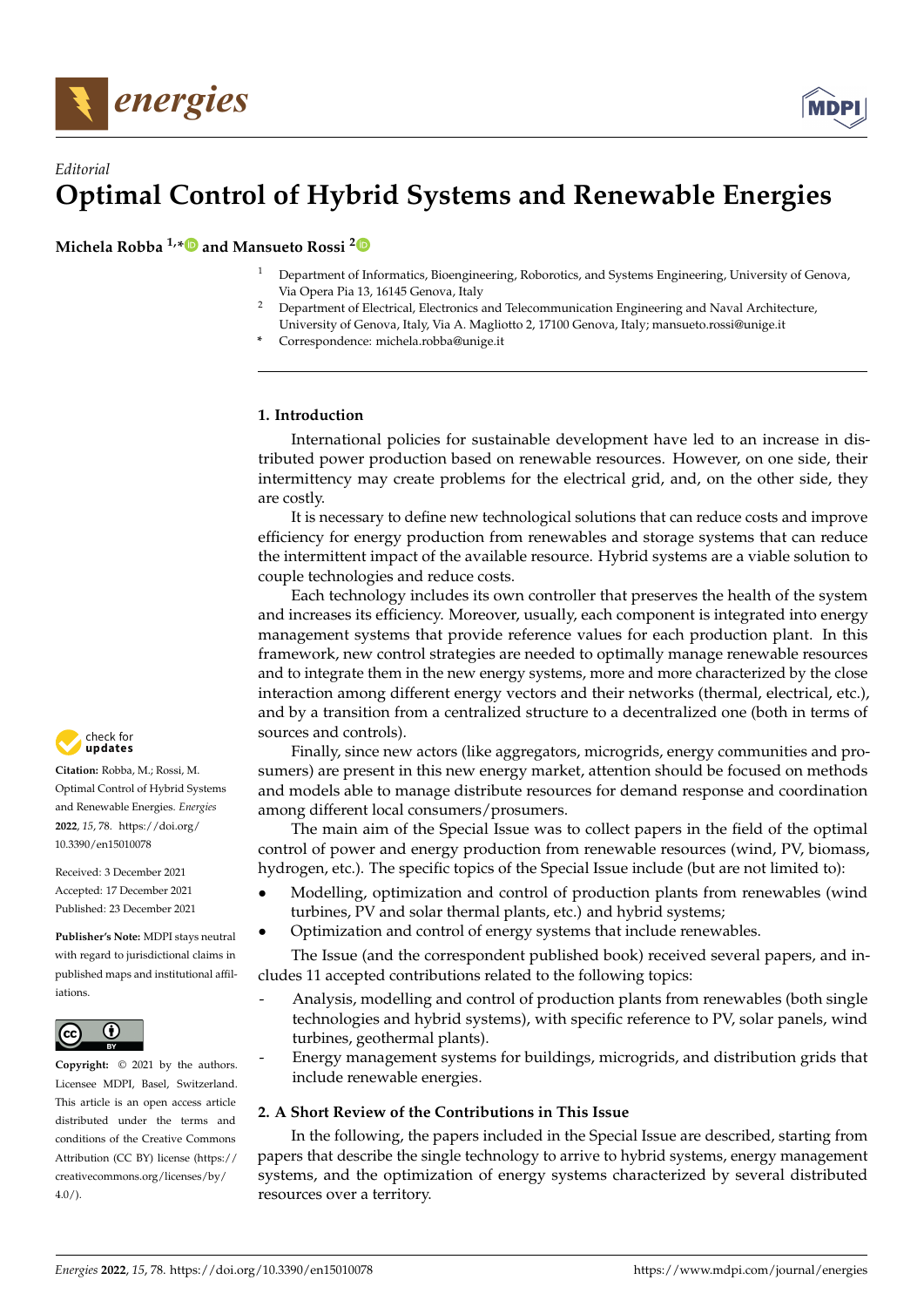In [\[1\]](#page-2-0), solar energy systems for cooling are considered, and control approaches are designed to regulate the outlet temperature of the solar collector field, and to choose the operation mode. The overall control problem is a nonlinear optimization problem which involves discrete and continuous variables, and is characterized by a model predictive controller, and a fuzzy algorithm is used to select the adequate operation mode. Wind turbines are instead considered in [\[2\]](#page-2-1), and particular attention is focused on floating offshore wind turbines (FOWT). A novel optimization methodology, based on the Monte Carlo method, is developed for the manually tuned FOWT feedback controllers to improve the system performance minimizing a cost function. In [\[3\]](#page-2-2), attention is focused on pumped storage hydro (PSH), which is an effective and economic form of storage that can serve the purpose of capacity for between 4 and 8 h. A dynamic model of ternary pumped storage plant was constructed and compared with that of a conventional plant by integrating them in an IEEE 9 bus test bed system by the use of the MATLAB environment. In [\[4\]](#page-2-3), attention is focused on the problem of reducing fuel consumption in a diesel generator set (DGS) as part of a wind-diesel power plant (WDPP). A control system for the WDPP is presented that is able to provide an optimal shaft speed of an internal combustion engine (ICE), allowing to reduce fuel consumption by almost 30%. In [\[5\]](#page-2-4), an optimal control strategy is presented for a fuel cell/battery/supercapacitor light rail vehicle. The control strategy uses the firefly algorithm to optimize the equivalent consumption minimization strategy, and an optimization problem is formalized that minimizes the daily operating cost of the vehicle, which includes the total fuel consumption, initial investment, and cycling costs of power sources. The paper in [\[6\]](#page-2-5) focuses on railways systems fed in AC, and proposes an innovative power supply system with neutral zones that can improve the eco-friendliness and smart level of an existing architecture, by complementing it with an smart electrical infrastructure based on electrical storage. The proposed solution is based on power electronic devices equipped with energy storage system, connected in parallel to both sides of each neutral zone in the traction substations, power electronic devices connected in parallel to both sides of each neutral zone in section posts, and an energy management system. Both the centralized-control and distributed-control of different functions are allowed via the energy management system. Furthermore, a control algorithm is proposed, based on the modified system for regenerative braking energy utilization, that would increase the efficiency with which all the regenerative braking energy is used in the whole railway electrical system. In [\[7\]](#page-2-6), a simulator based on a JavaScript engine is proposed, that can be easily interfaced to any SCADA intended for the control and supervision of renewable energy-based generation systems. The proposed tool allows the administrators to easily program various scenarios, sorting out the lack of support found in setting up facilities and the training of novel operator tasks. A use example is also illustrated in the paper, based on three different wind farm generation facility models: one with the essential generation turbine function obtained from the manufacturer curve, another with an empirical model using monotonic splines, and the last one adding the most important operational states. In [\[8\]](#page-2-7), a hybrid system based on an ultra-capacitor and a lithium-ion battery is developed, such that high power and short-term fluctuations are catered by an ultra-capacitor, whereas long duration and high energy density fluctuations are catered by the lithium-ion battery. A battery energy storage system (BESS) is utilized in parallel to the dc-link capacitor using a buck-boost converter. The hybrid system is modeled, and a control strategy based on a PI controller is developed. The authors in [\[9\]](#page-2-8) propose the design of a comprehensive inverter-BESS (battery energy storage system) primary control capable of providing satisfactory performances, both in grid-connected and islanded configurations, independently of the number of paralleled generators. In [\[10\]](#page-2-9), a building automation and energy management system (BEMS) is proposed for a case in which the building uses renewables (geothermal heat pump, solar panels, PV) to satisfy thermal and electrical demands. The developed BEMS includes an equivalent electric circuit model and an optimization tool to optimally manage the HVAC plant, in order to guarantee a desired level of comfort inside rooms. A real test-case is considered and represented by the smart energy building (SEB) located at the Savona